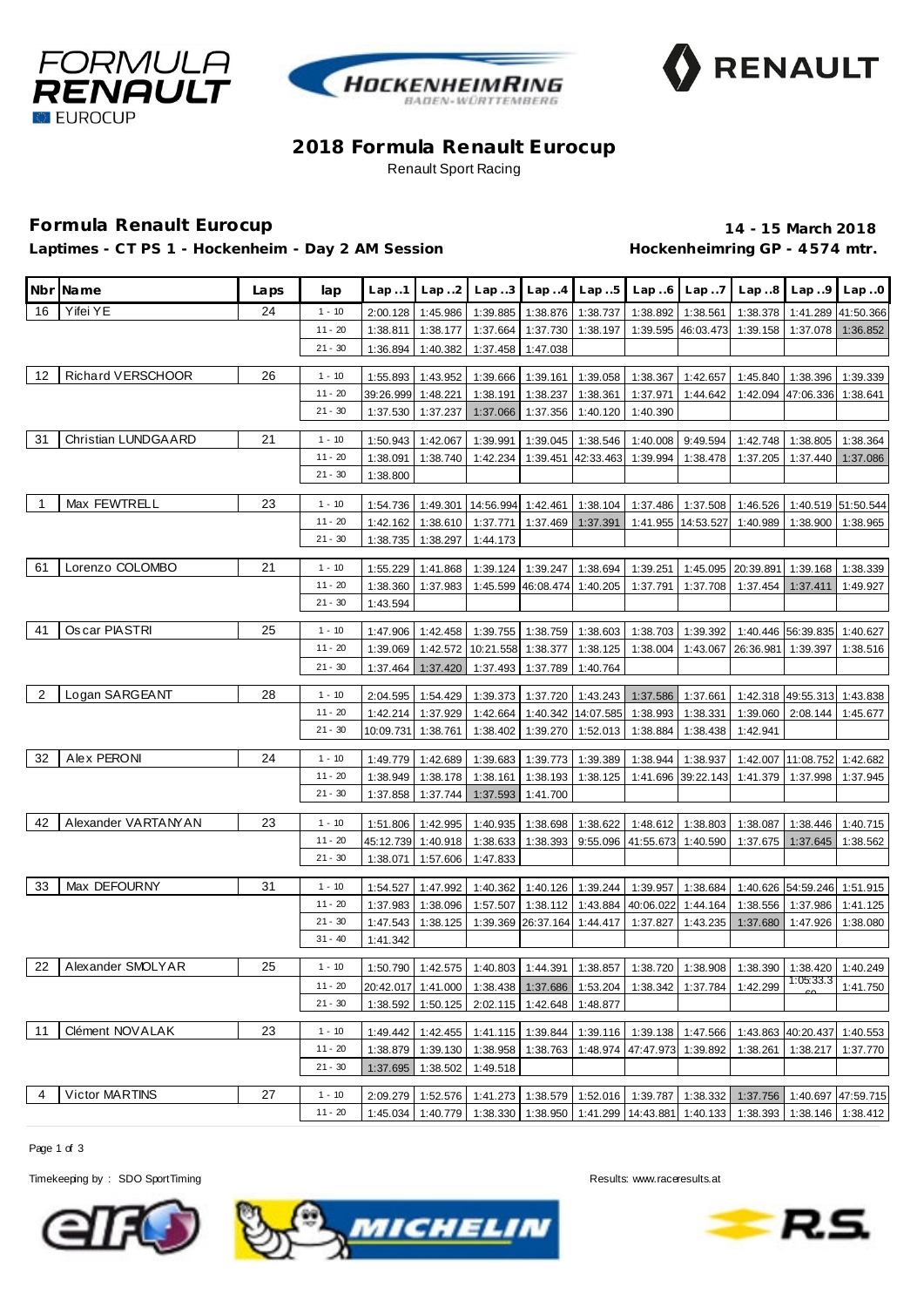





### **2018 Formula Renault Eurocup** Renault Sport Racing

## **Formula Renault Eurocup 14 - 15 March 2018**

Laptimes - CT PS 1 - Hockenheim - Day 2 AM Session **Hockenheimring GP** - 4574 mtr.

|    | Nbr Name           | Laps | lap                    | Lap.1                | Lap.2                 | Lap.3                | Lap.4                       | Lap.5                      | Lap.6                          | Lap.7                | Lap.8                | Lap.9                | Lap.0                |
|----|--------------------|------|------------------------|----------------------|-----------------------|----------------------|-----------------------------|----------------------------|--------------------------------|----------------------|----------------------|----------------------|----------------------|
|    |                    |      | $21 - 30$              | 1:39.557             | 12:50.441             | 1:38.811             | 1:38.184                    | 1:39.908                   | 1:39.514                       | 1:40.424             |                      |                      |                      |
| 3  | Charles MILESI     | 28   | $1 - 10$               | 1:58.470             | 1:45.214              |                      |                             | 1:39.703 1:44.842 1:37.794 | 1:37.864                       | 1:38.248             |                      | 1:44.333 50:30.681   | 1:46.198             |
|    |                    |      | $11 - 20$              | 1:38.745             | 1:38.167              | 1:38.101             |                             | 1:41.553 11:35.517         | 1:39.062                       | 1:38.937             | 1:39.776             | 1:38.375             | 1:38.215             |
|    |                    |      | $21 - 30$              | 1:41.189             | 12:40.652             | 1:40.310             | 1:38.757                    | 1:38.583                   | 1:38.830                       | 1:38.611             | 1:40.925             |                      |                      |
| 87 | Arthur ROUGIER     | 28   | $1 - 10$               | 1:50.323             | 1:44.747              | 1:40.793             | 1:40.011                    | 1:39.393                   | 1:40.477                       | 1:39.089             | 1:38.907             | 1:43.272             | 16:52.046            |
|    |                    |      | $11 - 20$              | 1:43.610             | 1:39.595              | 1:38.921             | 1:39.312                    | 1:38.594                   | 1:38.612                       | 1:38.482             | 1:41.732             | 1:31:42.9            | 1:44.290             |
|    |                    |      | $21 - 30$              | 1:40.526             | 1:38.557              | 1:38.016             | 1:38.353                    | 1:38.168                   | 1:37.911                       | 1:37.966             | 1:46.332             |                      |                      |
| 52 | Xavier LLOVERAS    | 35   | $1 - 10$               | 1:52.754             | 1:46.860              | 1:43.997             |                             | 1:41.342 1:42.020          | 7:23.788                       | 1:44.276             | 1:39.533             | 1:39.595             | 1:42.346             |
|    |                    |      | $11 - 20$              | 1:39.563             | 1:39.233              |                      | 1:41.186 16:23.413 1:43.661 |                            | 1:39.469                       | 1:38.695             | 1:41.760             | 1:38.936             | 1:41.205             |
|    |                    |      | $21 - 30$              | 9:57.977             | 1:56.254              | 9:03.469             |                             | 1:38.835 1:38.881          | 1:38.232                       | 1:45.479             | 1:38.912             | 1:41.024             | 48:59.879            |
|    |                    |      | $31 - 40$              | 1:46.011             | 1:38.024              | 1:37.952             | 1:51.205                    | 1:42.061                   |                                |                      |                      |                      |                      |
|    | Eliseo MA RTINEZ   |      |                        |                      |                       |                      |                             |                            |                                |                      |                      |                      |                      |
| 53 |                    | 32   | $1 - 10$               | 2:07.614             | 3:56.983              | 1:42.393             | 1:48.925                    | 1:45.537                   | 1:39.732                       | 1:40.112             | 1:39.464             | 1:39.975             | 1:44.383             |
|    |                    |      | $11 - 20$              | 14:44.335            | 1:40.814              | 1:39.491             | 1:39.089                    | 1:38.833                   | 1:38.687                       | 1:38.797             | 1:42.448             | 18:06.256            | 1:52.571             |
|    |                    |      | $21 - 30$<br>$31 - 40$ | 11:09.347            | 1:41.099              | 1:43.404             | 1:38.226                    |                            | 2:04.272 51:57.843             | 1:46.544             | 1:39.489             | 1:38.320             | 1:38.226             |
|    |                    |      |                        | 1:38.038             | 1:38.535              |                      |                             |                            |                                |                      |                      |                      |                      |
| 23 | Thomas NEUBA UER   | 33   | $1 - 10$               | 1:54.517             | 1:44.248              | 1:42.854             | 1:40.954                    | 1:39.777                   | 1:40.637                       | 1:55.458             | 1:46.465             | 35:07.150            | 1:40.781             |
|    |                    |      | $11 - 20$              | 1:41.726             | 8:20.352              | 1:42.365             | 1:39.069                    | 1:38.578                   | 1:41.238                       | 1:45.747             | 31:56.317            | 1:40.632             | 1:39.294             |
|    |                    |      | $21 - 30$              | 1:38.956             | 1:42.870              | 1:39.168             | 1:38.639                    |                            | 1:42.233 11:22.810             | 1:43.114             | 1:38.490             | 1:39.601             | 1:38.294             |
|    |                    |      | $31 - 40$              | 1:38.985             | 1:38.085              | 1:57.256             |                             |                            |                                |                      |                      |                      |                      |
| 24 | <b>Frank BIRD</b>  | 26   | $1 - 10$               | 1:51.808             | 1:45.007              | 1:40.351             | 1:39.997                    | 1:39.297                   | 1:40.543                       | 1:39.567             | 1:39.492             | 1:42.534             | 22:32.044            |
|    |                    |      | $11 - 20$              | 1:42.540             | 1:38.542              | 1:38.417             | 1:43.369                    | 1:38.361                   | 1:38.223                       | 1:46.271             | 51:38.040            | 1:43.257             | 1:39.042             |
|    |                    |      | $21 - 30$              | 1:38.734             | 1:38.366              | 1:38.549             | 1:38.604                    | 1:38.539                   | 1:43.102                       |                      |                      |                      |                      |
| 84 | Vladimir TZIORTZIS | 36   |                        |                      |                       |                      |                             |                            |                                |                      |                      |                      |                      |
|    |                    |      | $1 - 10$<br>$11 - 20$  | 2:01.151             | 1:47.191<br>1:21:38.5 | 1:40.853             | 1:39.894                    | 1:39.597                   | 1:39.631                       | 1:39.226<br>2:07.096 | 1:50.557             | 1:40.713             | 1:39.501             |
|    |                    |      | $21 - 30$              | 1:47.068<br>1:39.566 | 1:39.047              | 1:44.335<br>1:39.094 | 1:40.239<br>1:39.316        | 1:39.247                   | 1:41.317<br>1:56.174 22:52.561 | 1:40.661             | 8:22.961<br>1:38.987 | 1:40.181<br>1:38.266 | 1:39.568<br>1:45.310 |
|    |                    |      | $31 - 40$              | 1:38.837             | 1:39.474              | 1:38.820             | 1:39.421                    | 1:38.715                   | 1:39.255                       |                      |                      |                      |                      |
|    |                    |      |                        |                      |                       |                      |                             |                            |                                |                      |                      |                      |                      |
| 85 | Raúl GUZ MAN       | 29   | $1 - 10$               | 1:55.308             | 1:47.156              | 1:41.300             | 1:40.630                    | 1:40.261                   | 1:39.790                       | 1:39.386             | 1:39.630             |                      | 1:44.728 11:15.451   |
|    |                    |      | $11 - 20$              | 1:40.441             | 1:39.754              | 1:39.909             | 1:39.563                    | 1:39.637                   | 1:39.522                       | 1:39.243             | 1:50.430             | 1:39.536             | 1:41.121             |
|    |                    |      | $21 - 30$              | 33:23.906            | 1:49.108              | 1:38.954             | 1:38.276                    | 1:38.968                   | 2:21.123                       | 1:09:27.8            | 1:45.421             | 3:47.864             |                      |
| 62 | Thomas MAXWELL     | 23   | $1 - 10$               | 1:50.323             | 1:44.088              | 1:40.111             | 1:39.861                    | 1:39.032                   | 1:40.608                       | 1:44.364             | 22:51.563            | 1:41.509             | 1:39.792             |
|    |                    |      | $11 - 20$              | 1:39.475             | 1:38.807              | 1:38.946             | 1:43.992                    | 49:12.375                  | 1:43.658                       | 1:39.263             | 1:38.465             | 1:39.746             | 1:38.375             |
|    |                    |      | $21 - 30$              | 1:38.488             | 1:43.620              | 1:38.407             |                             |                            |                                |                      |                      |                      |                      |
| 63 | Najiy RAZAK        | 21   | $1 - 10$               | 1:57.426             | 1:45.086              |                      |                             | 1:40.604 1:39.758 1:40.588 | 1:40.224                       | 1:39.391             | 1:39.587             |                      | 1:47.525 18:43.654   |
|    |                    |      | $11 - 20$              | 1:40.567             | 1:39.828              | 1:39.742             |                             | 1:49.035 50:33.657         | 1:52.077                       | 1:53.726             | 1:39.582             | 1:39.414             | 1:38.562             |
|    |                    |      | $21 - 30$              | 1:46.920             |                       |                      |                             |                            |                                |                      |                      |                      |                      |
|    |                    |      |                        |                      |                       |                      |                             |                            |                                |                      |                      |                      |                      |
| 86 | Jordan CANE        | 31   | $1 - 10$               | 1:58.412             | 8:15.695              |                      |                             | 1:44.771 1:41.445 1:43.301 | 1:40.690                       | 1:40.007             |                      | 1:47.392 32:15.917   | 1:46.208             |
|    |                    |      | $11 - 20$              | 1:41.194             | 1:40.712              |                      | 1:44.470 24:51.490 1:46.252 |                            | 1:42.531                       | 1:39.064             | 1:47.965             | 13:34.914            | 1:45.293             |
|    |                    |      | $21 - 30$              | 1:39.439             | 1:39.746              |                      | 1:49.315 34:59.407 1:45.857 |                            | 1:42.199                       | 1:39.027             | 1:38.670             | 1:38.751             | 1:38.769             |
|    |                    |      | $31 - 40$              | 1:43.350             |                       |                      |                             |                            |                                |                      |                      |                      |                      |

Page 2 of 3

Timekeeping by : SDO SportTiming Results: www.raceresults.at